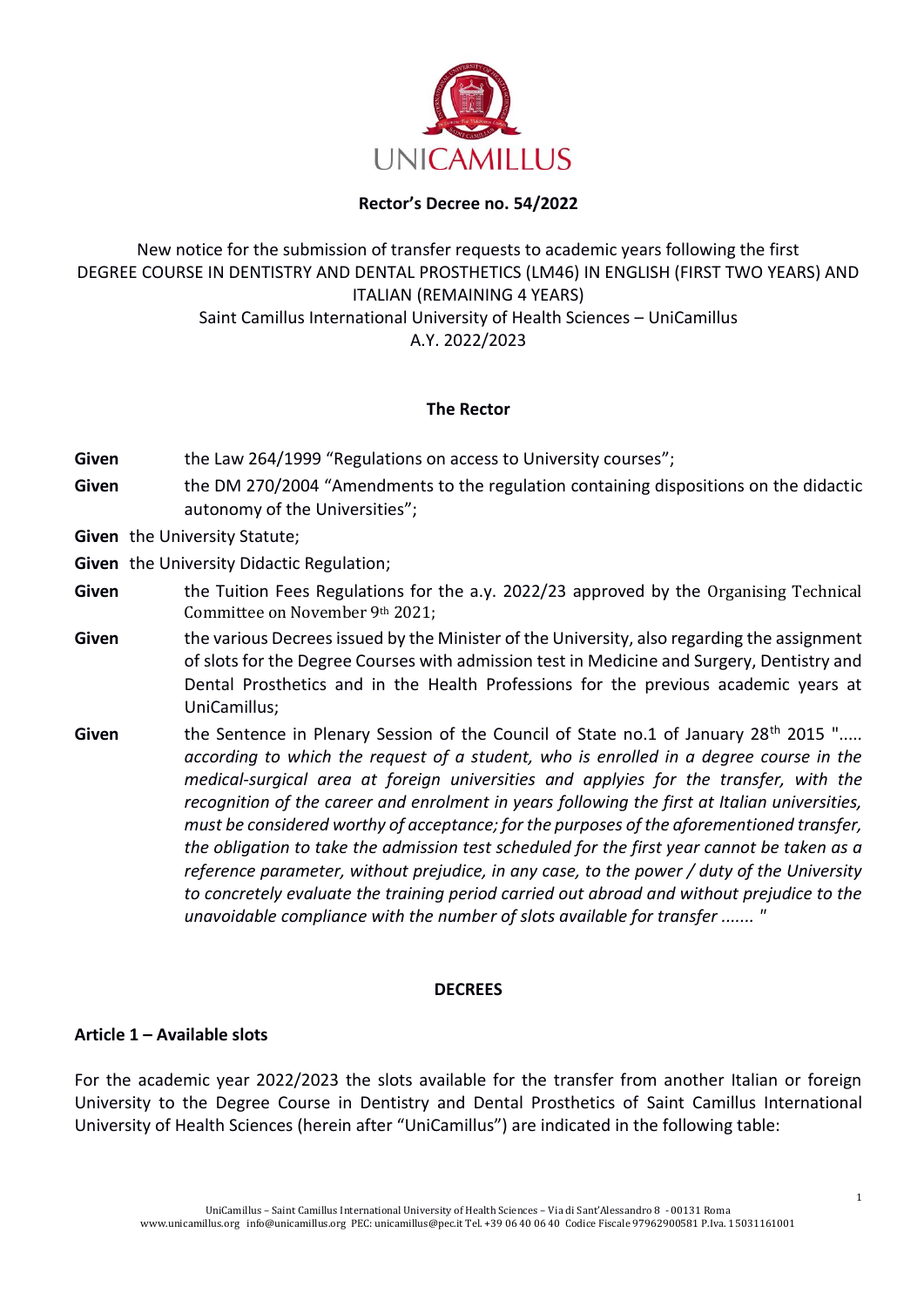

| <b>Degree Course</b> |  |  |                                       |  |  | <b>Available slots</b> | Year        |
|----------------------|--|--|---------------------------------------|--|--|------------------------|-------------|
| Prosthetics          |  |  | Degree Course in Dentistry and Dental |  |  |                        | $2^{\circ}$ |
| Prosthetics          |  |  | Degree Course in Dentistry and Dental |  |  |                        | $3^{\circ}$ |

The number of available slots may be increased to an extent equal to the number of slots made available following withdrawals or transfers of UniCamillus' students.

### **Article 2 – Admission requirements**

Students enrolled in a Degree Course of an Italian or foreign University can apply for transfer. For students coming from foreign universities, UniCamillus will evaluate the programs and the single courses attended at the Home Institution with respect to the ones included in the UniCamillus Degree Course Study Plan.

Requests for the transfer of students enrolled in academic systems prior to the University reform referred to in Ministerial Decree 270/2004 will not be accepted.

### **Article 3 – Application submission: methods and deadlines**

The application must only be submitted through the online procedure (as per the guide in Annex 1) through the Student Portal by 1 p.m. on 14 April 2022. Within the portal, the candidate, after entering all the required data, will have to upload the following documentation:

- Application form (*available on the Portal*);

- Study Plan;

- Proof of payment of Euro 170,00 compensating for the expenses of participation in this transfer notice;

- Courses programs issued by the Home Institution;

- Enrolment certificate issued by the Home Institution, stating passed exams and grades, CFU achieved (University Credits) and Scientific Disciplinary Sectors; in the event the certificate cannot be provided within the deadline, a self-certification (*available on the Portal*) might be submitted, stating all information required. The self-certification shall be provisional and does not replace the certificate, that must be submitted, even beyond the planned deadline, but by 21 April 2022 at 1 p.m. If the Commission does not receive this certification by that deadline it will not examine the application and will exclude it ex officio;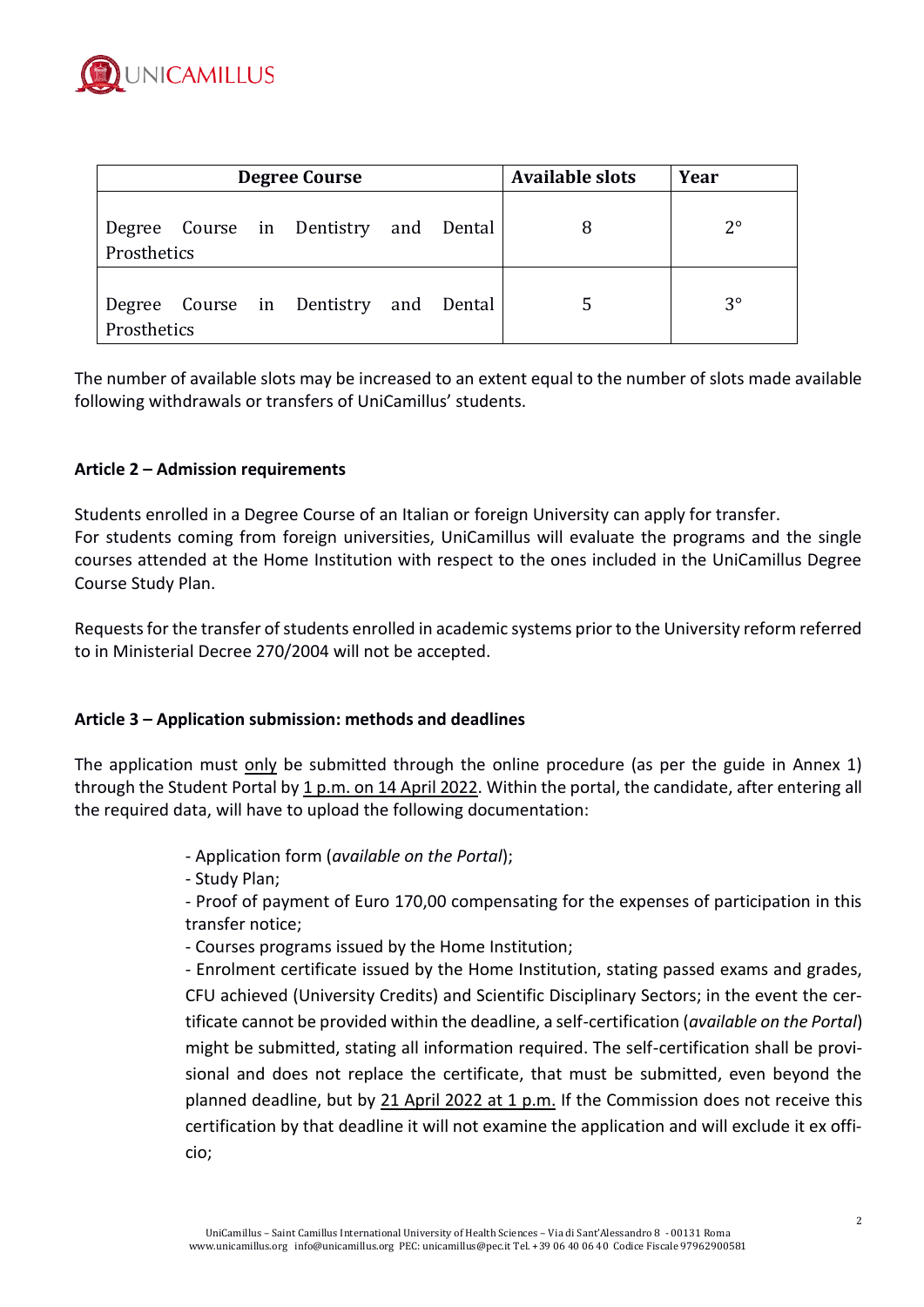

- Statement confirming the acknowledgment of the Policy for the protection of personal data under articles 13 and 14 of Regulation (EU) 2016/679 on "protection of individuals concerning the treatment of personal data" (hereinafter also "GDPR") provided by UniCamillus (*available on the Portal*).

The contribution to the expenses of participation in this transfer notice is Euro 170.00 (one hundred and seventy / 00) and payment must in any case be made through the online procedure no later than 1 p.m. on the expiry date of this Call for application.

The contribution to the expenses will not be reimbursed for any reason.

Students enrolled at a foreign University, in lieu of the self-certification, must attach to the above certified documents issued by the Home Institution, a translation in Italian language certified by the responsible bodies pursuant to current legislation. The study plan and the courses programs must be issued on the Home Institution letterhead and must include stamp and signature of the person in charge of the procedure, together with official legalized translation in Italian and a declaration issued by the competent Academic Authority proving the applied voting system or, in other words, the value system, along with a certified translation in Italian language.

Lastly, students transferring from non-Italian Universities must submit official documents, released by the competent Italian Embassy or Consulate General, certifying the acknowledgement of their Home Institution by the related Government.

Any other documentation will not be taken into consideration by the Evaluation Commission. The documentation described must always be sent through the Student Portal in the sections provided.

## Please Note: The files uploaded to the platform must not exceed a total of 30 Megabytes in upload.

In the absence of the aforementioned documentation, or part of it, the application will not be considered valid and will not be examined by the Commission.

For any information regarding the registration procedure, please contact the Registrar's Office at the following email address: [trasferimenti@unicamillus.org.](mailto:trasferimenti@unicamillus.org)

## **Article 4 – Criteria and evaluation of the applications**

Transfer applications will be accepted based on the chronological order of presentation detected by the Portal.

Applications received without the required documentation and / or sent in a different manner from what provided for in art. 3 of this Call for application, will not be evaluated and will be considered null and void.

Applications deemed valid will be examined by a special Commission which will evaluate the curriculum studiorum of each candidate and will provide for the recognition of the CFU (University Credits) on the basis of the candidate's achievements at the University of origin and the provisions of the teaching regulations of the UniCamillus Degree Courses. To this end, for transfers to the second year of the Degree Course in Dentistry and Dental Prosthetics, among the courses and credits obtained by the candidate, only those corresponding to the first year of the UniCamillus's study plan will be examined by the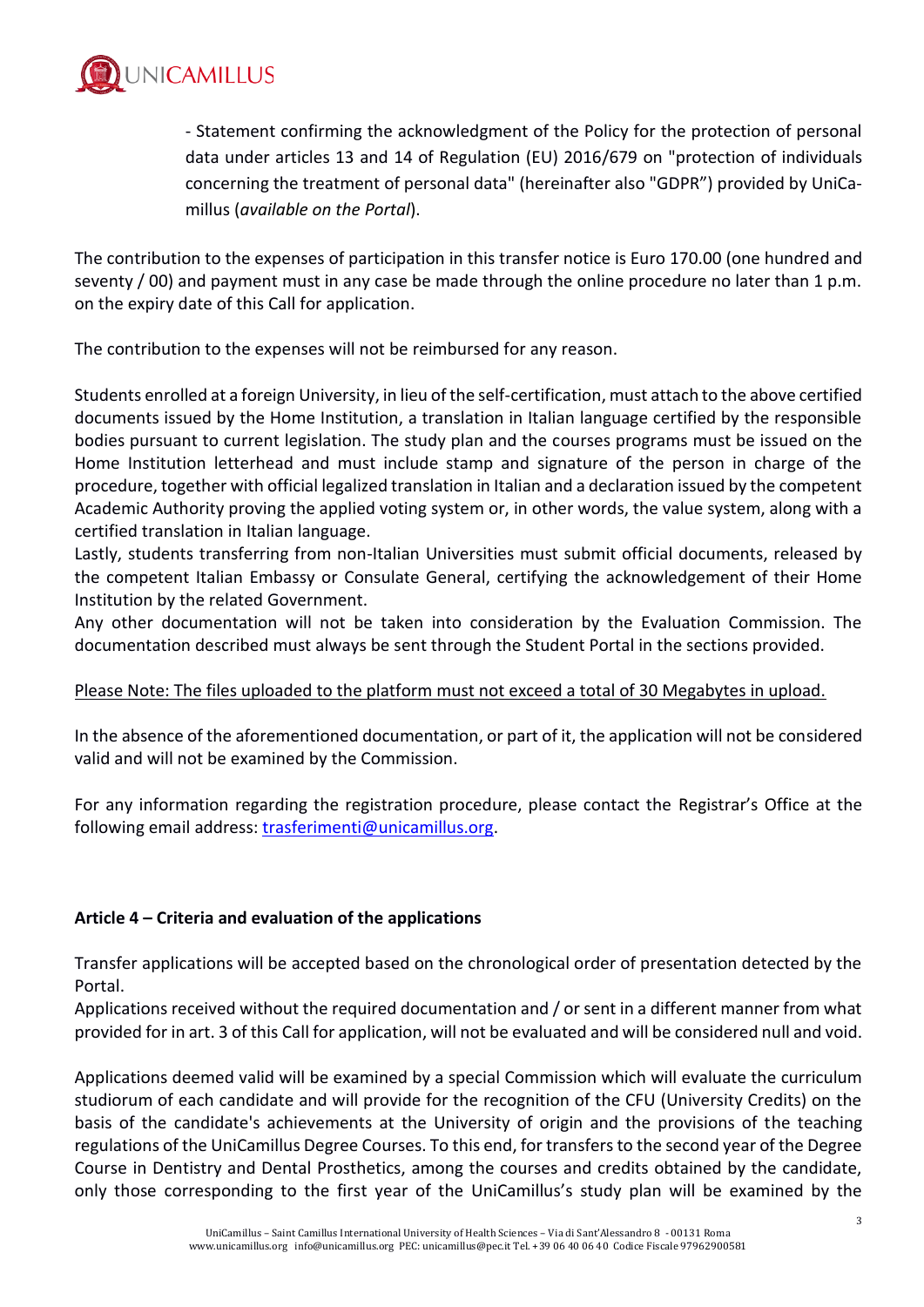

Evaluation Commission, while for transfers to the third year of the Degree Course in Dentistry and Dental Prosthetics, among the courses and credits obtained by the candidate, only those corresponding to the first and second year of the UniCamillus's study plan will be examined by the Evaluation Commission. Please, see UniCamillus study plans attached to this notice.

For enrolment in years following the first, the candidate must be recognized, at the undersigned University, at least the number of CFU listed below:

minimum 24 CFU for the 2° year minimum 52 CFU for the 3° year

Credits relating to internship activities will not be taken into consideration.

Candidates who report less than 24 CFU will not be eligible for any transfer.

The assessment on the recognisability of the CFU is valid exclusively for the selective procedure referred to in this decree.

## **Article 5 – Admission to the Degree Course**

By 29 April 2022 UniCamillus will publish the ranking on the website [www.unicamillus.org.](http://www.unicamillus.org/)

The ranking will report:

- complete list of applications received with indication of the chronological order of arrival;

- references of the candidate in anonymous form (initials of surname, name and date of birth);

- indication of admission to transfer.

Within the limit of available slots indicated in this call for applications, candidates will be considered admitted if they, following the assessment of credit recognition by the Commission, will have reached the minimum threshold of CFU (University credits) useful for the transfer (24 CFU / 52 CFU) and in any case giving priority to the chronological order of arrival of applications.

With the same date of submission of applications according to the provisions of Article 3 of this call, the candidate who obtains the highest number of CFU recognized by the Commission prevails. In case of further equality, the younger candidate prevails.

Should the number of available slots increase, following further withdrawals or transfers, the University reserves the right to draw on this ranking or to issue a new notice. In any case, the validity of this ranking expires on 15 May 2022.

### **Article 6 – Pre-enrolment**

Candidates entitled to enrol must, under penalty of exclusion, carry out the pre-enrolment procedure within May 3<sup>rd</sup> 2022 at 1 p.m., according to the following procedure: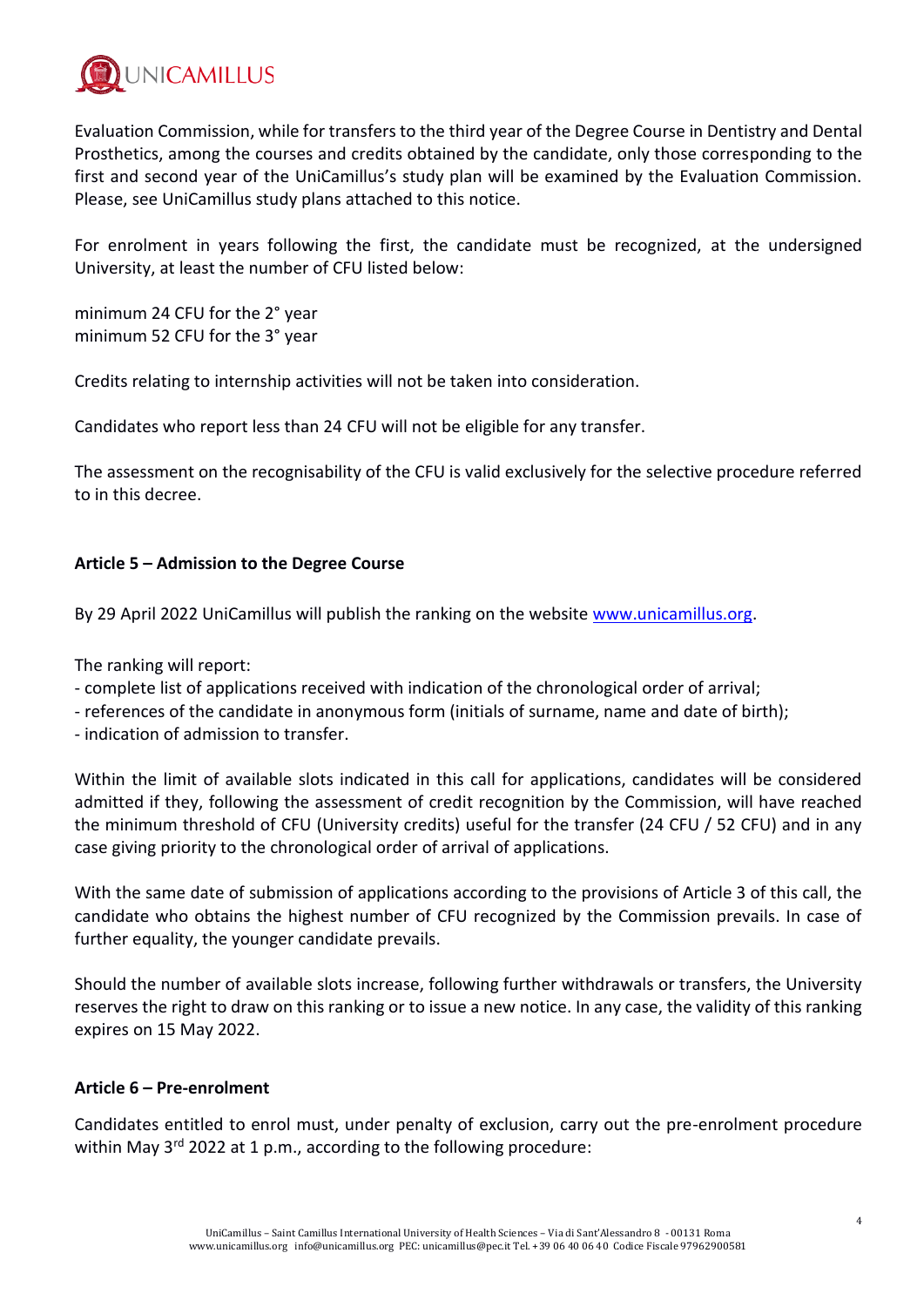

1. paying the first installment of the university fee for an amount equal to Euro 7,000.00 (seven thousand  $(00)$ :

2. submitting a declaration certifying that that the candidate has fully read the Student Contract (attached to this Call for application) and the Tuition Fees and Contribution Regulations for the academic year 2022/2023 (available on the University web portal at the following link https://www.unicamillus.org/it/regolamenti/).

The publication of the ranking and all related notices on the University website has the value of official communication to interested parties. Any personal communications that may be sent to the email addresses entered in the application form will have the sole purpose of facilitating them in following the competition process, but will in no way replace the notices published on the University website. It therefore remains the responsibility of the candidate to verify his / her position by taking action in the manner and within the terms provided for proceeding with enrolment.

Any candidate who waives or does not complete the enrolment procedure within the time limits indicated in this notice will not be reimbursed in any case the amounts already paid and will be automatically considered waivered.

In case the pre-enrolment is completed in remote modality or not at the University's premises, the student, within 14 (fourteen) days from the date of pre-enrolment (the count of the date starts from the date in which payments were made), can exercise the right of waiver, expressly informing UniCamillus regarding his intention to waive, through certified letter with return receipt**.** If the right of reconsideration is exercised, UniCamillus will reimburse the student for the amounts paid for the pre-enrolment within the following 14 (fourteen) days, withholding only the 5% of the amount paid by the student, for secretarial and pre-enrolment services borne by the University, - using the same means of payment used by the User for the initial payment, unless expressly indicated a different means of payment.

Apart from the mandatory cases expressly provided for in this announcement, no reimbursement of payments made will be made under any circumstances.

## **Article 7 - Enrolment**

In order to enroll in the second or third year of the course, candidates who have acquired the right to enroll must, from September 5<sup>th</sup> 2022 and until 4 p.m. on September 14<sup>th</sup> 2022, complete the online enrolment procedure by sending the following documentation:

- enrolment application addressed to the Rector, available online, and acceptance of the UniCamillus Code of Ethics;
- Student Contract, signed for acceptance (form available online);
- digital photograph (to be uploaded) $s_{\text{sep}}$
- photocopy of an identity document and photocopy of the health card (fiscal code) foreigners legally residing in Italy must also submit a valid residence permit;  $\sum_{i=1}^{n}$
- Privacy Policy (form available online);
- statement of no impediment to the transfer issued by the home Institution;
- proof of payment of the second instalment of the tuition fees, of Euro 7.000,00 (seven thousand / 00). Payment of the third instalment of Euro 7.000,00 (seven thousand / 00) must be made by 31 January 2023;
- revenue stamp worth Euro 16,00;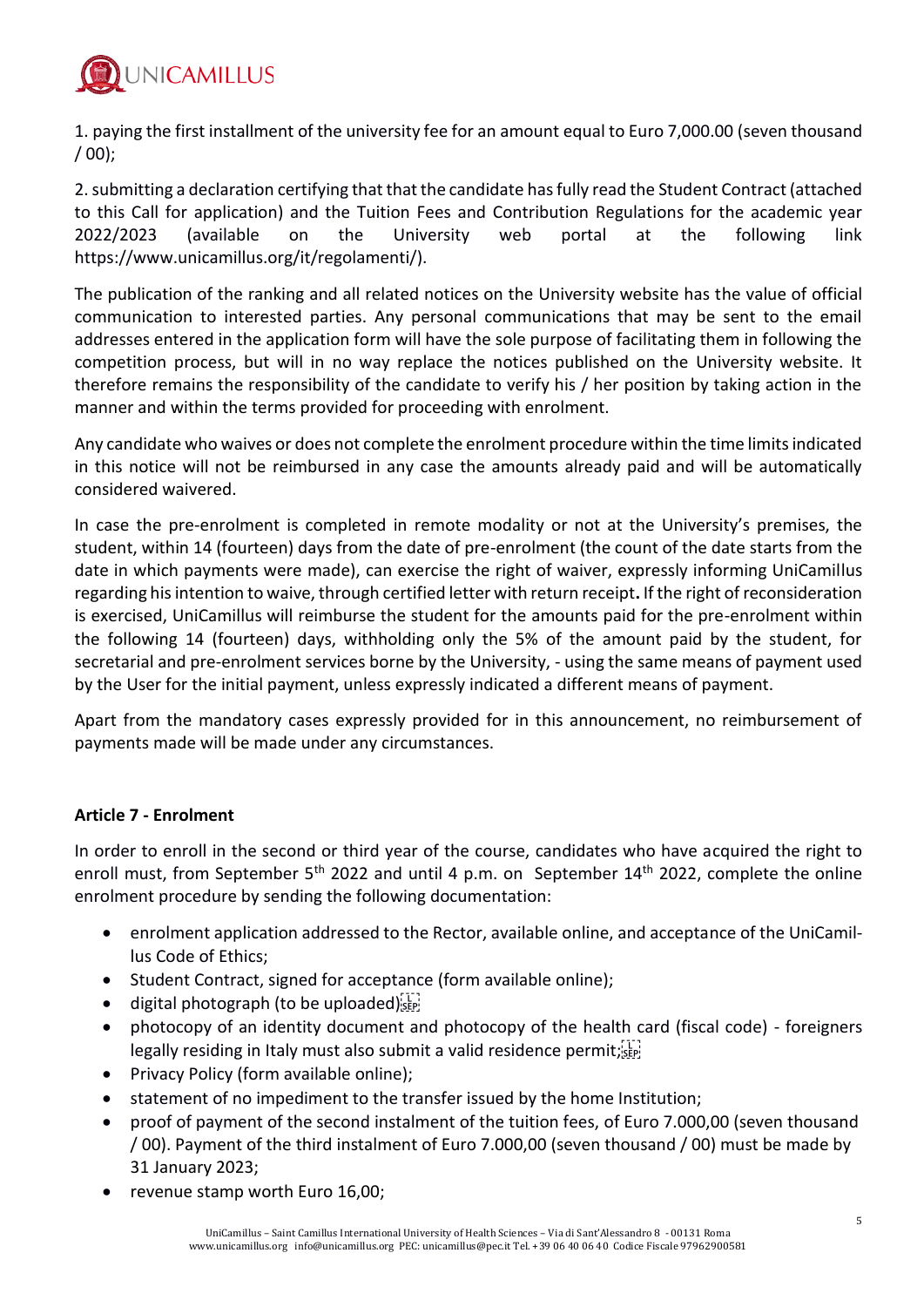

• Proof of payment of the Regional Tax, to be paid directly to Lazio Region (please see the related instructions on http://www.laziodisco.it/come-fare-per/tassa-regionale-per-il-diritto-allo-studio/).

Italian and foreign students with qualifications obtained abroad, by September 30<sup>th</sup> 2022 (under penalty of exclusion) must submit to the Registrar's Office the official translation (legalised, if necessary) in Italian of the qualifications, accompanied by a Declaration of Value issued by the Italian Embassy or Italian General Consulate competent for the territory in the country where the qualification was issued.

In the event that enrolment has been completed remotely or outside the University spaces, the student, within the term of 14 (fourteen) days, starting from the date of signing the Student Contract (in case of failure to indicate of the date on the Student Contract, the time will be calculated starting from the date in which payments were made), can exercise the right of reconsideration by clearly communicating to UniCamillus the will to reconsider, by registered letter with return receipt. In case of exercise of the right to reconsider, UniCamillus will proceed to reimburse the student for the costs incurred for enrolment within the following 14 (fourteen) days - withholding for secretarial and enrolment services an amount equal to 5% of the amount paid - using the same means of payment used by the User for the payment, unless a different means of paymen is expressly indicated.

Exercising the right to reconsider is equivalent to submitting a study waiver request.

### **Article 8 - Procedures for waiver, transfer and abandonment of studies**

Students who wish to waive from their studies, will have to submit their study waiver request by using the format provided by the University and send it by Certified Email (PEC) to [office.unicamillus@pec.it.](mailto:office.unicamillus@pec.it) Alternatively, they can use the online procedure by entering the University's student portal (Gomp) with their credentials and going to the section: "career> applications> study waiver application".

Except in the case expressed in the above paragraph, in the event of waiver or transfer, the amounts already paid up to the time of submission of the relative application will not be reimbursed under any circumstances by the University. The student who waives from his / her studies after regular enrolment or abandons them after the start of lessons, is in any case required to pay in full the fees and contributions provided for by the Tuition Fees Regulations for the Academic Year in which he is enrolled.

## **No refunds will be made for payments made except in the cases expressly governed by this Call for application.**

### **Article 9 - Mandatory vaccinations**

Upon enrolment, the admitted student states his commitment to be screened, within 15 days from the enrolment:

- for tuberculosis *(prova tubercolina)* performed according to the Mantoux technique, according to the guidelines on the Prevention of tuberculosis (provision 17.12.1998 of the State-Regions Conference) and by the D.P.R. 07/11/2001 no. 465, regulating tuberculosis vaccination;
- for viral hepatitis B, pursuant to Law no. 165 of  $27/05/1991$ .